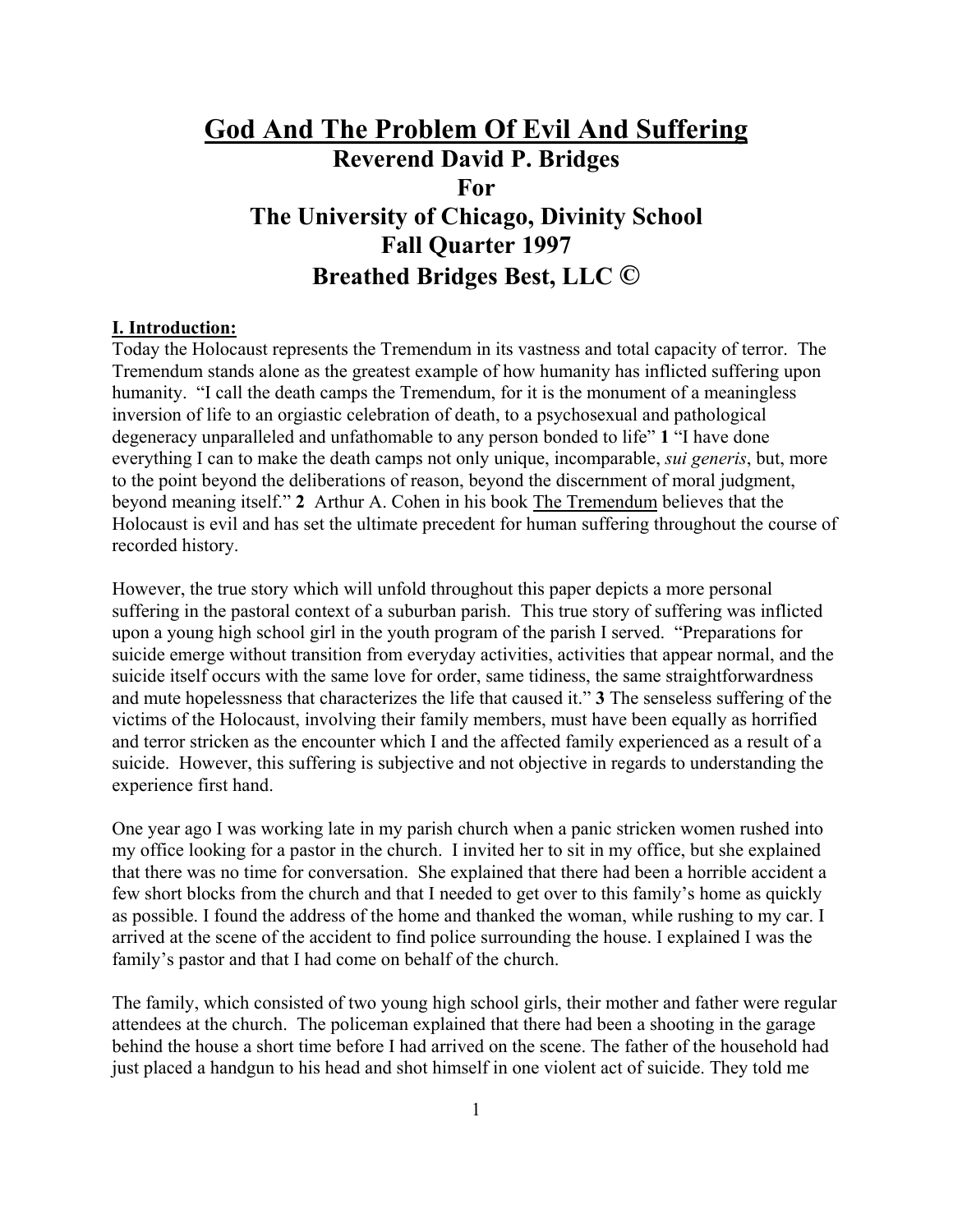that the two daughters and the mother could be found at the local emergency room of the nearby hospital.

I returned to my car, trembling with fear and uncertainty, and drove myself to the hospital. I was close to the younger of the two daughters. When I arrived in the private waiting room of the hospital she immediately looked up and ran over to me with tears flowing like a waterfall from her swollen and reddened eyes. I held her for a while and then we both sat together on chairs in the private room. There was not much to say during the trauma of such a horrifying moment. I knew what needed to be said would come throughout the course of the next year of pastoral care.

I attended the funeral in the church memorial garden. The father and family had been faithful parishioner for many years. After the funeral, I saw the youngest daughter on a weekly basis for the next eight months. I worked with her on many issues which resulted from our conversations over this time period. Some of the early issues were pertaining to where her father was now and how I knew that he was in heaven. After establishing a relationship of trust she began to tell the story of suffering that ended in her father's taking his life on that cold and dark November night. His suicide ended suffering for him and began a whole new saga of suffering for this young girl and her family.

The reason that the suffering was so intense and painful was because of the love and bond a father and daughter share uniquely between themselves. Equally as powerful was the permanent separation from the love which the daughter was given by the father. "Every thing else recedes as unessential, the person becomes totally preoccupied with his suffering...nothing matters any more outside of the one thing. Extreme suffering turns a person in on himself completely; it destroys his ability to communicate. There is really nothing one can say about this night of pain."**4** The suffering and pain which I empathetically experienced was more personal and tragic because I could feel the sorrow and pain as I counseled this young girl in my office. I was the only person who had read her father's suicide letter, written weeks in advance of the night and dropped in the mail just hours before his death. I pushed my spirit to stay in touch with her sorrow and pain, week after week, as I became an empathetic listener and co-griever in her tragic story of suffering and lose.

How is it possible that an omnipotent and omni-benevolent God could allow such a premeditated evil suicide to strike at the tender life of such an innocent young girl? Was the death a result of turning away from the 'good' toward sin and evil? Did God foreknow that this event would take place in this girl's life at the exact time and place which it occurred? Where was God in the private hospital emergency room, as the family sat in utter horror and terror? The struggle to answer these questions from a Process Theology perspective will be the subject of this paper.

### **II. Theistic "Original Sin" Flawed Human Nature -As Source Of Evil & The Historic Immutable, Unchangeable, Non-Suffering Image of God:**

Augustine taught and believed that the flawed human nature caused all suffering in the world.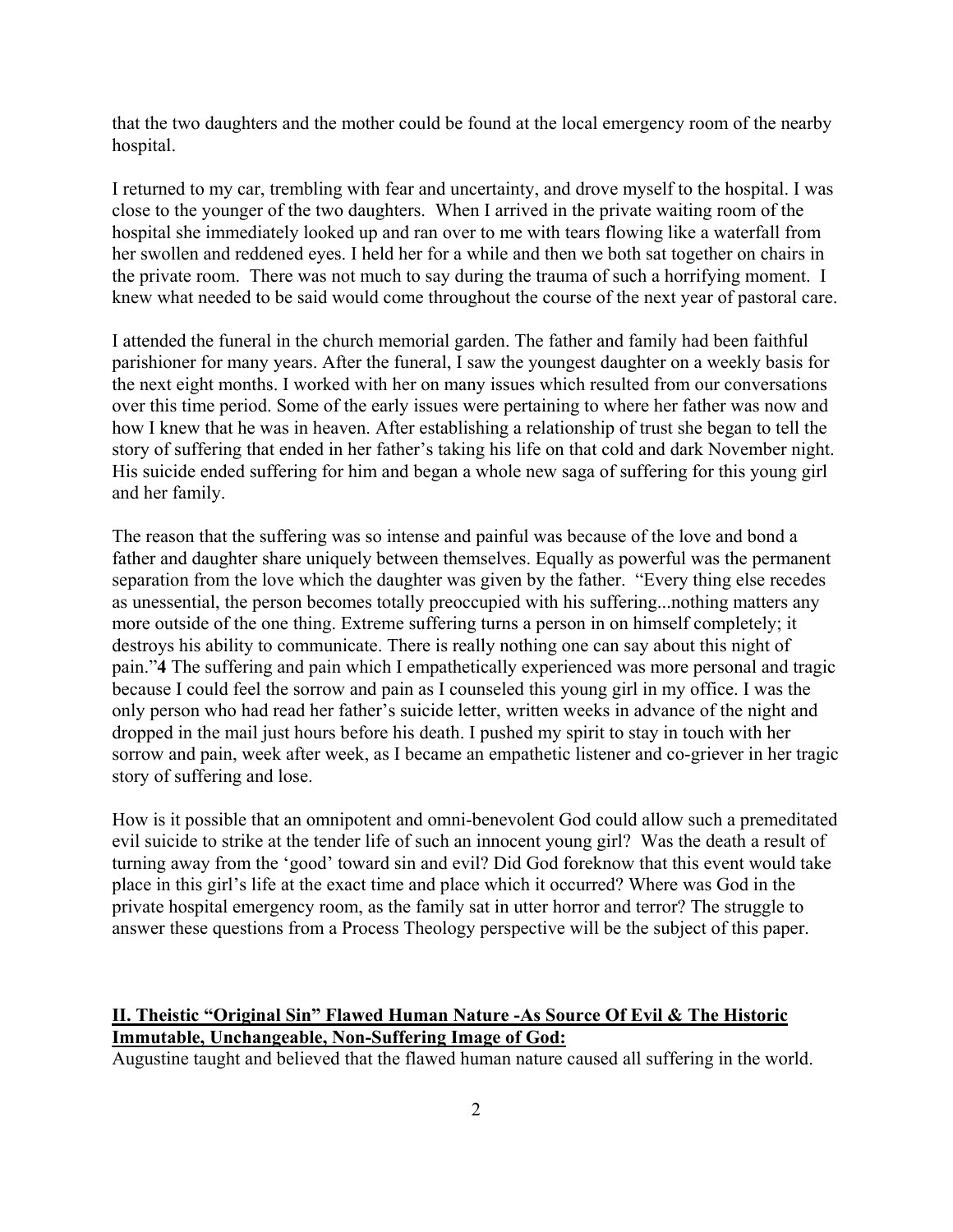"Now unless I am mistaken, our argument showed that we do evil by free choice of the will." **5**  Human sinful free will is the root of all evil acts in the world and this paradigm is derived from Adams fallen state and his original sin in the Garden of Eden. "For we have our existence from God, and it is from him that we deserve punishment for doing wrong and reward for doing good...The very fact that anyone who uses free will to sin is divinely punished shows that free will was given to enable human beings to live rightly." **6**

The logical question that follows Augustine's teaching is why was God punishing this young girl and was it the case that the father and the daughter were not living rightly? Augustine's theodicy would imply that because the father, by free will, chose to commit suicide he was acting upon evil sinful impulses innately within the flawed human spirit. Furthermore, he was being punished and the young girl was being punished because they were not living rightly in God's eye. "What is evil is the turning of the will away from the unchangeable good and toward changeable goods. And since this turning is not coerced, but voluntary, it is justly and deservedly punished with misery." **7**

There was certainly misery and suffering which resulted from the father's will, moving away from the good and the unchangeable God! According to Augustine, all the evil which resulted from the suicide occurred because of Adams original sin. This sin was past from generation to generation and only Christ, the Second Adam, redeemed our sinful flawed nature upon the cross. The punishment and misery which resulted from the suicide was just due to the father's sinful and evil flawed nature?

However, there are other voices in the struggle to understand evil who would look upon this Augustinian theodicy as depicting a sadistical image of God. "The logic of this sadistic understanding of suffering is hard to refute. It consists of three propositions which recur in all sadistic theologies: 1) God is the almighty ruler of the world, and he sends all suffering; 2) God acts justly, not capriciously; and 3) all suffering is punishment for sin...It follows from the just way in which the Almighty acts that he torments only 'with good reason,' even when his torments no longer bear any relation to the wrong that was committed. The two presuppositions that God is both almighty and just lead to the conclusion that all suffering has to be punishment for sin." **8** To understand this theodicy, one must give a meaningful purpose to suffering. If it is understood as a means to bring us back to a correct relationship with God, then suffering is understood to be a test that we are challenged to pass and incorporate into our life as a school lesson is incorporated into our thought process.

This voice goes on to explain Christian masochism in the following light: "This sadistic perspective is to be distinguished from Christian masochism... which considers God not only just but loving. Masochism's presuppositions that God is almighty (proposition one), and loving and just (proposition two), lead to the conclusion that all suffering serves either to punish, test, or train. It is God's way of drawing near to us in order to win souls for himself." **9** To summarize Augustinian theodicy in light of sadistical and masochistic thinking, theologically we are worshiping the executioner, who is God the tester of our faith. This testing premise will be addressed in the new light of Process Thought. But, first a grounding in the historical image of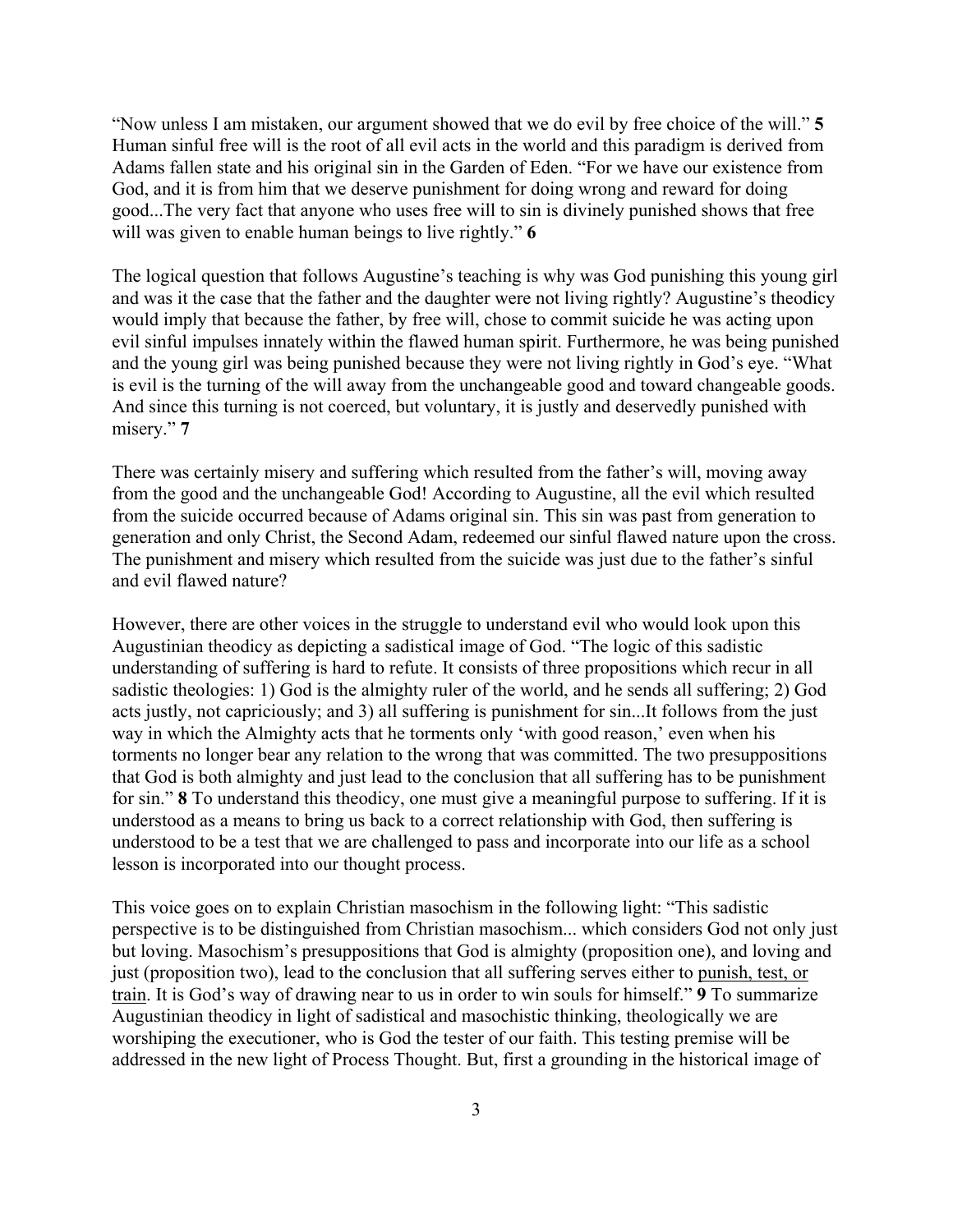God as apathetic, unmovable, immutable and omnipotent.

The Stoic Philosopher's image of God or the Unmoved Mover and First Cause of all things impacted the thinking of Marcus Aurelius, which impacted Augustine, which impacted Meister Eckhardt and ultimately the Reformers image of God. The key term which influenced the Theistic Tradition down through the ages was the Greek term apatheia. This term means indifference, referring to the inability to feel any emotions whatsoever. "Apatheia is the Greek word that literally means non-suffering, freedom from suffering, a creature's inability to suffer." **10** The idea that God was apathetic to human suffering and the world is picked up in the thought of Marcus Aurelius.

Marcus Aurelius was born in 121 A.D.. He succeeded the Roman Emperor Antoninus Pius in 161 A.D.. He was trained in rhetoric, and, being more serious-minded, Marcus turned away from rhetoric and focused on philosophy. Marcus became increasingly religious in his writings and spoke in terms of divine care and of *Logos* or *Reason* as an almost personal god. He was almost as well known as a writer as he was an emperor. His greatest work, The Meditations, was completed sometime before his death in 180 A.D..

Marcus Aurelius, in the following quote, defines 'high-mindedness', "'High-mindedness' meant the elevation of an individual's thoughts above the stirring of the flesh whether pleasurable or painful, above vainglory, death, and all other such things." **11** His teaching illustrates how Stoics devalued the fleshly temporal world and all that is within it. Anything of this world such as suffering, feeling or empathy for others and any form of emotion is devalued because it is of this world. According to the Stoics the human mind set should be set upon becoming virtuous through apathetic Reasoning, which was congruent with the image of God, the Unmoved Mover (Aristotle). For the Stoics, becoming like God entailed being emotionless, non-suffering, immutable, of reason and unchangeable. All of these attributes were given to God, and these attributes formed the image of the Theistic God of the Tradition.

Augustine furthered this thinking of the Tradition. He was born in 354 A.D. in Thagaste, North Africa. He became a Neoplatonist because it offered Augustine a more satisfactory solution to the problem of evil. Evil did not even exist, there was only the good image of God: "The truest beginning of piety is to think as highly of God as possible; and doing so means that one must believe that he is omnipotent, and not changeable in the smallest respect; that he is the creator of all good things, but is himself more excellent than all of them; that he is the supremely just ruler of everything that he created; and that he was not aided in creating by any other being, as if he were not sufficiently powerful by himself." **12** 

Augustine was the father of Western Christianity, consequently, the Theistic Traditional understanding took root in his teachings and in his Neoplatonistic image of God, which was grounded in the Stoic image of God. God was destine to become an apathetic, high-minded, reasoning being completely removed from any attributes which were temporal or worldly.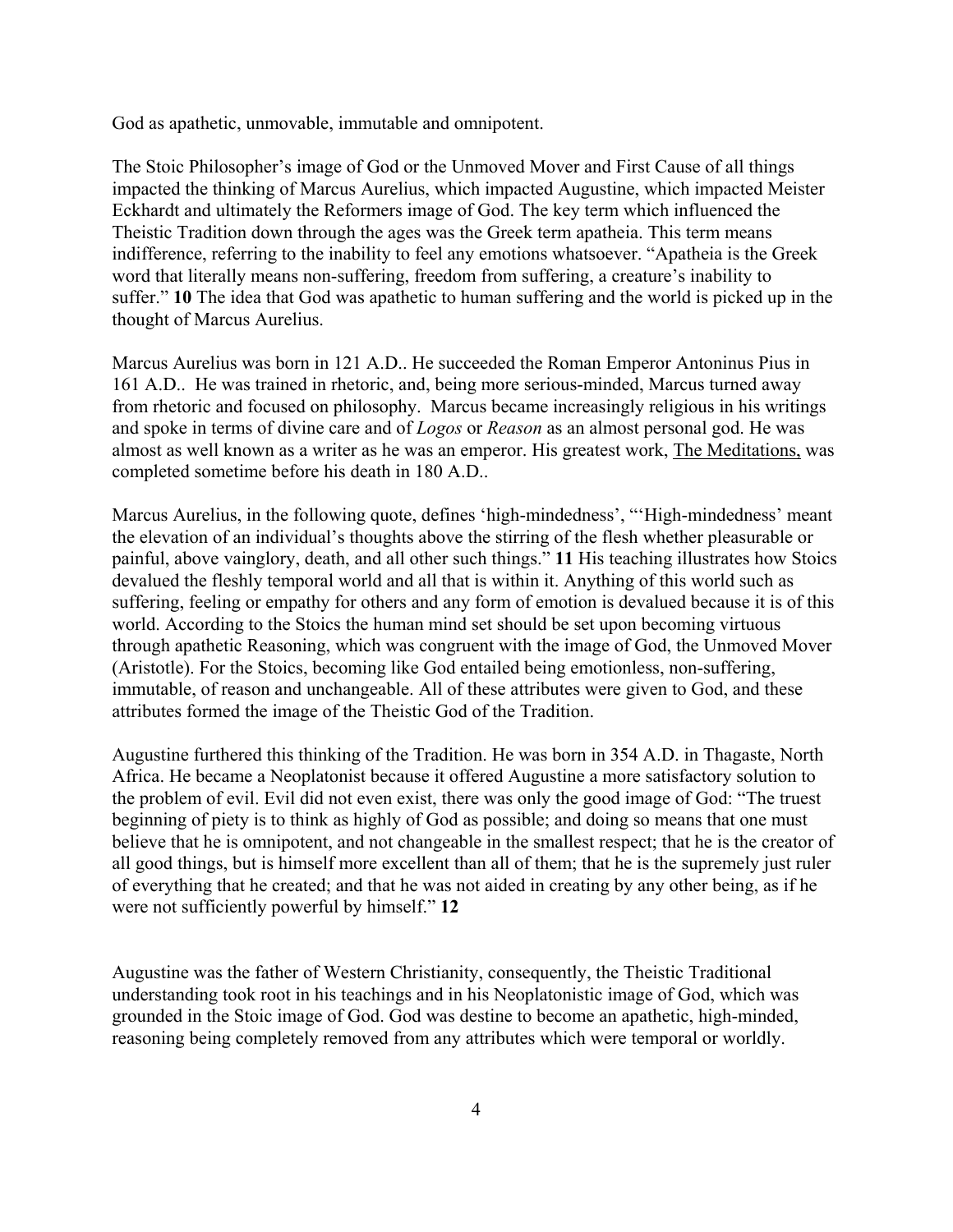Meister Eckhardt was born in Saxony, Prussia, in the year 1260 A.D.. He was also a Neoplatonic thinker and a mystical Dominican monk. Martin Luther used many of his sermons in his Reformed teachings. Eckhardt said, "Here you should know that true detachment is nothing else than for the spirit to stand as immovable against whatever may chance to it of joy and sorrow, honor, shame and disgrace, as a mountain of lead stands before a little breath of wind. In his immovable detachment man is brought into the greatest equality with God, because God has it from his immovable detachment that he is God, and it is from his detachment that he has his purity and his simplicity and his unchangeability...When the Son in his divinity wished to become man, and became man, and suffered his passion, that affected God's immovable detachment as little as if the Son had never become man." **13**

The image of God that has been passed down trough the Theistic Tradition and the patriarchal teachers in opposition to the God found in the Bible. The concept of a suffering God on the cross is a break from the Theistic image of God. On the cross God became fleshly, visible, mortal, and suffering, and all of these attributes contradicted the Traditional image of God. How is it possible for Meister Eckhardt to believe that God was completely unmoved by the death of his own Son upon a cross? This understanding of a detached cold and stoic God is real and it is the most prevalent image of God found in Christian culture and church circles.

Dorothee Soelle in her book Suffering defines how the Christian God became a God who did not suffer and was removed from the creation. "Suffering, pathai, belongs in the realm of the earthly, in a narrower sense as suffering and pain, in a wider sense as the emotions, drives, and passions. God is untouched by all these. Neither the drives nor compulsions that follow from them can affect him... Understood ethically, his apathy signifies his spirit's freedom from internal needs and external injuries. According to Aristotle one aspect of God's perfection is that he has no need for friends. This apathetic God became the God of the Christians, although he was a contradiction to the biblical God, with his emotions and suffering." **14**

#### **III. The Biblical Warrants and the Traditional Seam of the Bible:**

Soelle believes that the understanding of God as being apathetic became more and more accepted throughout the first and second Christian millenniums. This image of God was accepted despite the Biblical logic which is totally contrary to the Stoic logic. The Biblical notion according to Inbody states, "Because I am God, my compassion grows!" **15** How then could the Theistic Tradition, for two millennium, have missed seeing this vulnerable, empathetic and suffering image of God? Professor Burton Cooper in his book Why God? begins to mine the other Biblical shaft which depicts a Process image of the divine Godhead. "The Bible responds profoundly to the deepest problems of life and faith but that does not mean that the Bible has one answer, or a final answer, or even consistent answers to the problem of God, power, and evil...Perhaps the Bible is more like a deep coal mine with many seams, some of which are rich with coal, others are not." **16**

The seam of divine vulnerability in the Bible would suggest that God is affected by the suffering of the world and the faithful within the world. What Israel does matters to God and has an impact upon the Consequential aspect of God. "God is a lover and the prophet Hosea portrays God not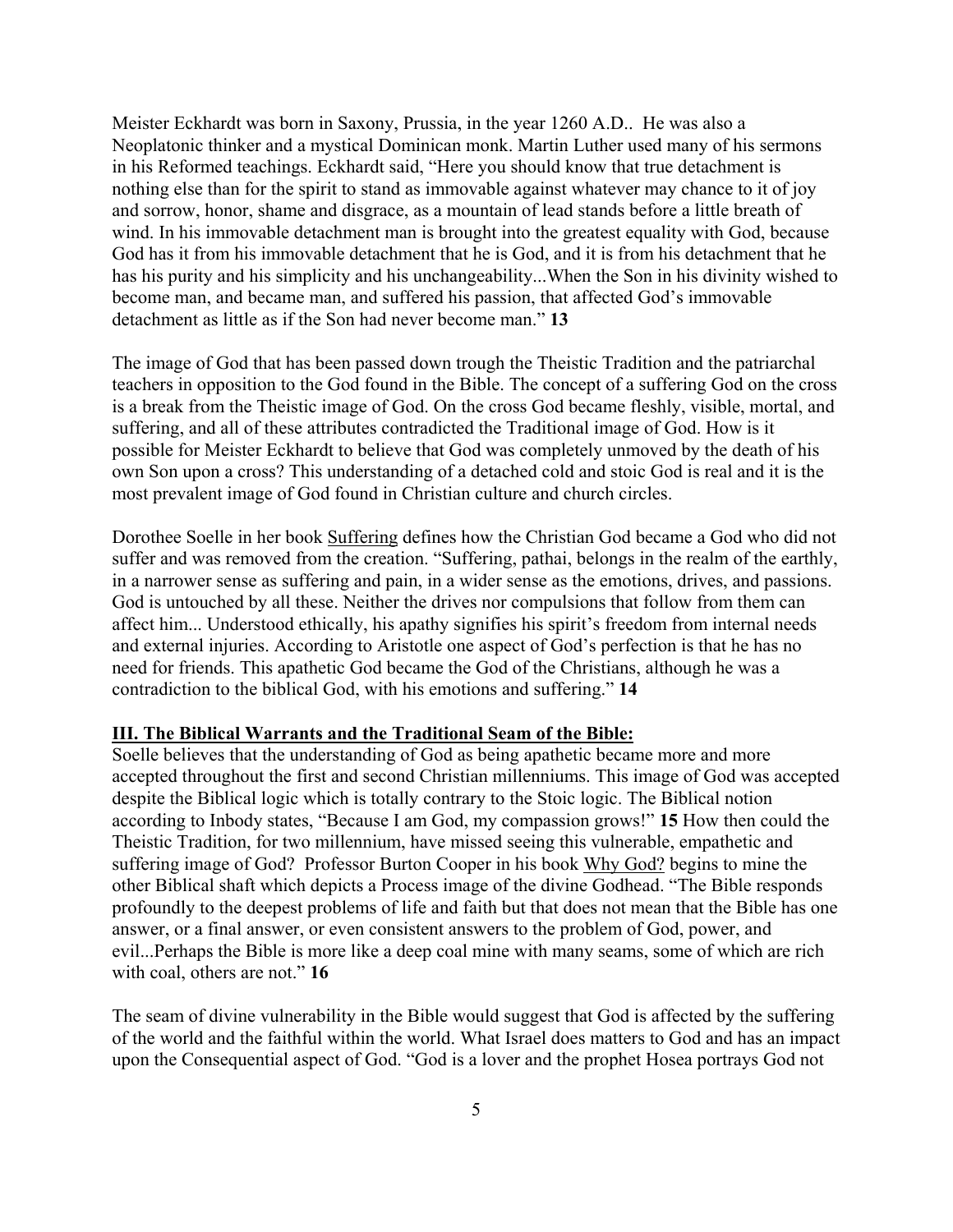as an invulnerable judge, but as a loving husband who feels the pain of his wife's (Israel's) harlotry (2:1-13), or as a betrayed father who suffers from his son's (Israel's) abandonment (11:1-4)." **17**

These images from the Old Testament affirm a new image of God which is affected by human suffering and moved to empathetically love the world and the humans in the world. The following Burton Cooper quote explains how God is empathetic and suffering: "It is the relation of love and justice to each other that accounts for God's vulnerability to suffering...analogouslybut only analogously- a music lover suffers upon hearing music played off-key. God suffers with the victims of injustice as a loving wife suffers when her husband bears undeserved affliction. And God suffers with the punishment of the unjust as a loving father suffers even when his children are only getting their just deserts... it would be truer to say that love and justice can be together in God because God is vulnerable." **18** Assigning these attributes to God tends to make God more human than divine, however, there is precedent for the divine becoming human, Jesus Christ.

The following is a New Testament references to a compassionate and empathetic God, from the Gospel according to Mark 15: 33-34, "And when the sixth hour had come, there was darkness over the whole land until the ninth hour. And at the ninth hour Jesus cried with a loud voice, 'E'lo-I, E'lo-I, la'ma sabach-tha'ni?' Which means, 'My God, my God, why hast thou forsaken me?'" Here in the greatest moment of human suffering know to mankind, death on a cross, the human spirit in Christ called out to the divine spirit of God! Here nailed upon a cross the immutable, unchangeable, stoic, unmovable God became vulnerable, weak, suffering, empathetic and erotic because God was in relationship to the human condition. In the Gospel according to John 10:30, Christ said: "I and the Father are one." Thus God knew suffering and pain on the cross of Christ.

Job is healed when a new image of God appears to him when he can let go of that Traditional Theistic image of God. He is healed because in letting go of that image of an omnipotent power, he is letting go of the image of God as the enemy. Cooper goes on to say concerning Job, "The 'thee' that he sees in 'Now my eye sees thee' is God the friend, the vulnerable one who suffers with him in his suffering and whose caring presence heals him." **19** Many Medieval scholars compare Job with Jesus and there are many parallels between the two Biblical characters and their suffering. Most importantly what we can learn from both Job and Jesus on a cross is that God does indeed suffer and God is empathetic to our human suffering!

#### **IV. Process Theology and A Suffering & Empathetic Image of God:**

The Process understanding of God is as Biblical as the Theistic Traditional image of God, but seldom understood. It is believed that a Process God is anthropomorphic, vulnerable, weak, changeable, empathetic and capable of suffering. Instead, God needs to be understood, "Here by the theme love toward God, toward one who certainly is not over us like a perfect being but one who is in the process of becoming, as is everything we love." **20** Through a Process understanding of God there is a God involved in the world and affected by the world, who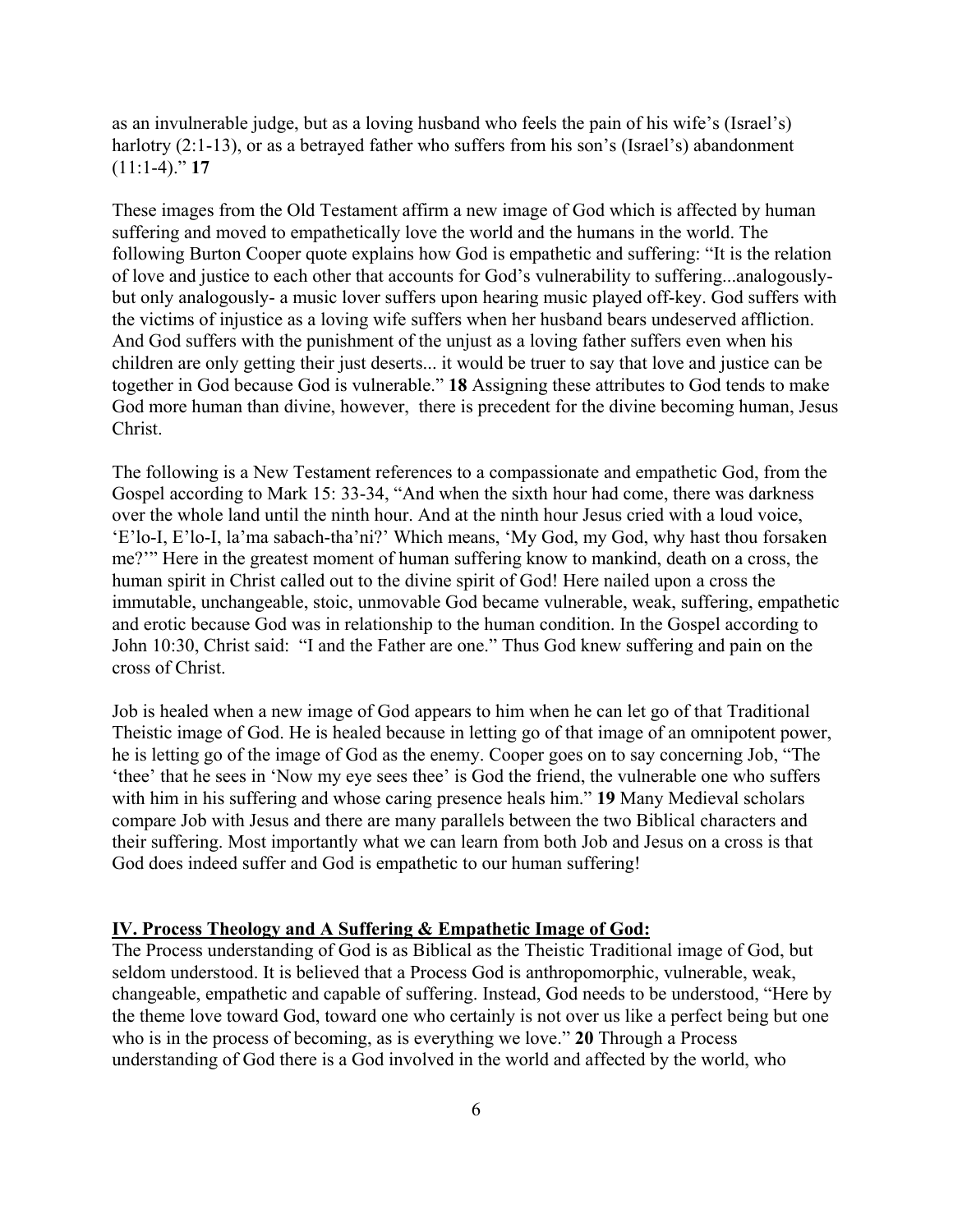suffers when humanity and the world suffers. To understand Process a few terms need to be explained in order to see how God can be empathetic and suffering yet remain God.

God is involved in the world through the sending of *initial aims* which are God's internal presence in our lives and action in the world, traditionally known as God's Grace. The initial aims of God are present to every human being throughout the entire world. God is engaged in persuasively luring the creation forward by giving to each person, throughout the journey of their lifetime, the aims which are best for them at that particular moment in time. Individuals then choose, based upon free will, which path or aims to follow. God continually lures us forward in a loving direction every moment of our existence. Because God provides all aims, God is still sovereign and all knowing of every possibility for the future. God is lovingly dedicated to creating aims that are the ultimate, in order to produce love, harmony, intensity and intrinsic value in individual's lives and in the greater cosmos of the natural world order.

Understanding initial aims is key to understanding Process thought. Equally as important to Process is understanding the two natures of God through which God creates and redeems the world. The Consequential and the Primordial natures of God are developed for a systematic view of God with two aspects. There is an aspect (Primordial) of God that is envisioning, above the world, eternal, creative and living. God is the eternal basis for both God's creative activity in the world, the source of all initial aims and knower of all possibilities. This aspect is above the world and goes before the world. Then there is an aspect (Consequential) of God that is temporal or knowing what happens as it happens, historical, relating, and growing which risks participation in the world. God who knows our feelings as we experience them and is empathetic to what happens to individuals, as it happens.

Dr. David Griffin who wrote Process Theology an Introductory Exposition rejects the idea of the omnipotence of God on biblical, philosophical, and theological grounds. To comprehend an omnipotent God one must then give all future tragedies and events into the all knowing mind of God. In allowing God to have such coercive control over the cosmos, God becomes the author and creator of evil events which cause suffering to the human condition. This understanding of God is dialectically opposed to an omni-benevolent God. In opposition to God as omnipotent, Inbody says: "Preexistent actualities might well have some power of their own which could thwart the divine will, and there might be some eternal principles about the way these actualities can be ordered that limit the sort of situations that are really possible." **21**

Both Griffin and Inbody present a new image of God which is manifested in and through a created universe of cause and effect reflecting a world of natural order, a world which is becoming, of novelty, of change, of development of a degree of freedom. This image of God is open to, "Scientific Reasons which explain why bodily pain and mental anguish and social oppressions occur" **22** Process Theology removes God from a stoic untouchable throne by having God, in the consequential and the primordial aspects, knowing what happens in the world at the moment it happens and being affected by what happens in the world.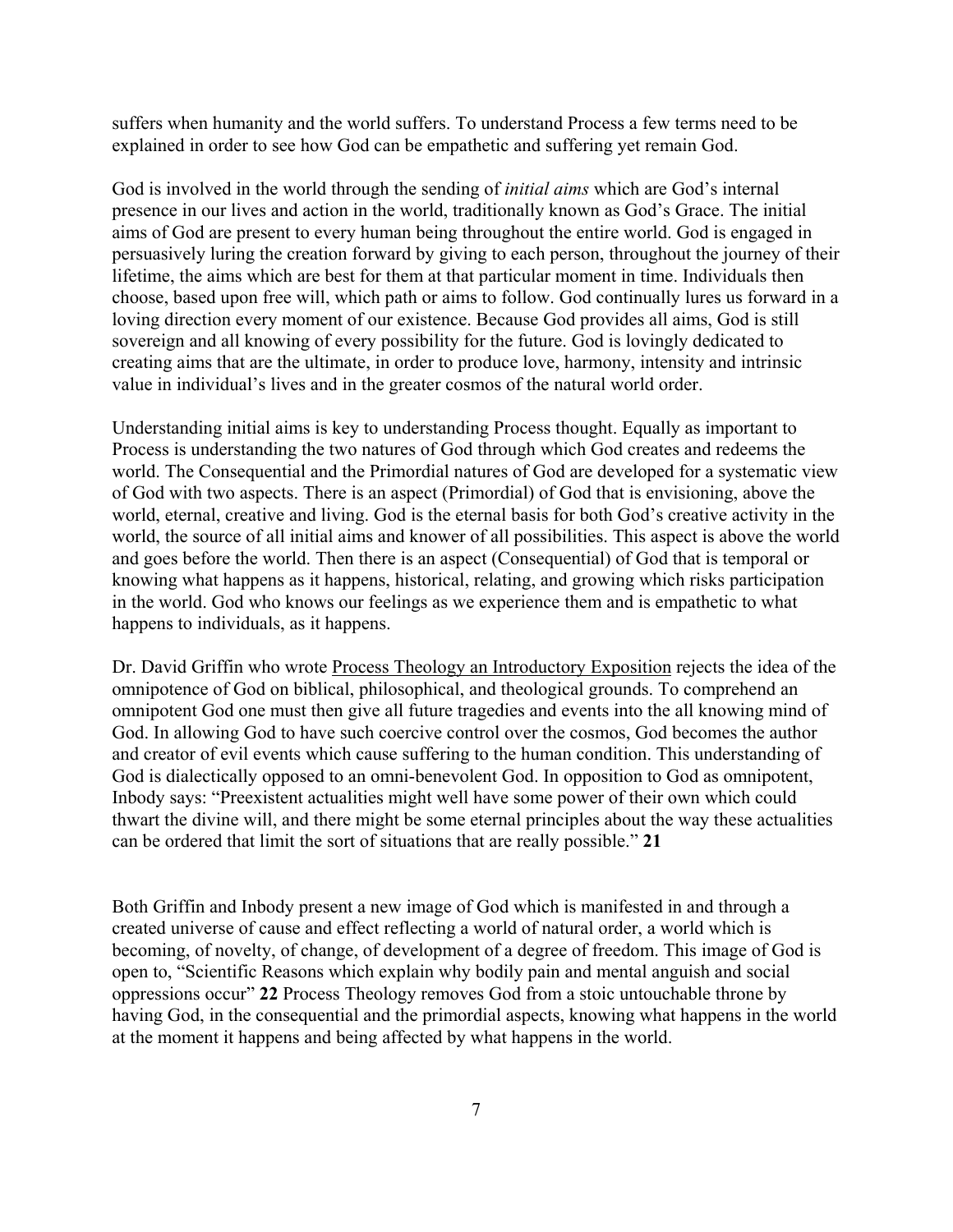God is essentially limited in God's power and is self-limiting because there are natural laws which God placed in the world and which God honors by choosing to be self-limiting. Inbody goes on to say, "God freely and voluntarily gives up some of the power God alone possesses, although God can and does sometimes wield that omnipotent power unilaterally even now (as with miracles), and /or will reassert it as divine justice and victory at the end (the eschaton)...the ontological limitation on the power of God is inherent in the structure of the world...God can not unilaterally eliminate evil." **23** This Process understanding of the world is helpful in dealing with human suffering and evil in the world. A self-limiting God is not omnipotent and unilaterally powerful which is defined as a power of coercive force, my will over your will. Instead the new image of God is one of, "erotic power which is the power of primal interrelatedness in an 'ontic category,'" **24**

Inbody further elaborates on the difference between omnipotent and erotic power in the following quote: "Strength is not the ability to control and hold things external to oneself or to get one's way, the ability to master through individual heroic might. Power, as a primary psychological, social, and ontological concept, is the ability to get along with others and to get things done, the ability to shape each other through the mutual empowerment of a relationship. When erotic power is denied or crushed, it then produces dominance and control...Erotic power is the ability to feel our deepest passions in all aspects of our lives. It is the basic yearning for others and for self-discovery." **25** Power is defined as a social and relational idea because all of reality is conceived socially or relationally. Because the world is social and relational, the nature of God must be more clearly defined along the lines of erotic power, not omnipotent power.

How process works in real life helps to explain suffering and evil in a world of scientific reason. The primordial aspect of God has nothing that happens taking God by surprise. Humans have self-determination or free will, hence, God knows all possibilities and the knowledge of the possible in the present moment. The Consequential aspect of God knows actual events in relation to all things as they achieve actualization, as they happen in the present moment. Through the Primordial aspect, God knew of the possibility for the event to happen. God is among the influences affecting our decisions, representing for us the power to bring in a future which is more than the repetition of the past.

God is one reality, both primordial and consequential, combined in the present moment. God has boundless and sovereign knowledge in that God knows all possibilities, but God does not control or has not thought out exactly what will happen next in our lives. God knows the possibilities because God has sent us the Initial Aims. However, humans have subjective aims, humans act according to their own free will. God persuades us toward the most loving, harmonious possibilities, but does not control our free will and our lives.

God always wills the best possible good to occur in every situation, but cannot unilaterally cause humans to choose the best initial aim to happen in their lives. "God experiences in God's consequent nature the immediate experience of every actuality, saves what is good out of that experience in God's primordial nature, and lures the best possible satisfaction in the next actual occasion by presenting a new initial aim." **26** This is basic Process thought which explains how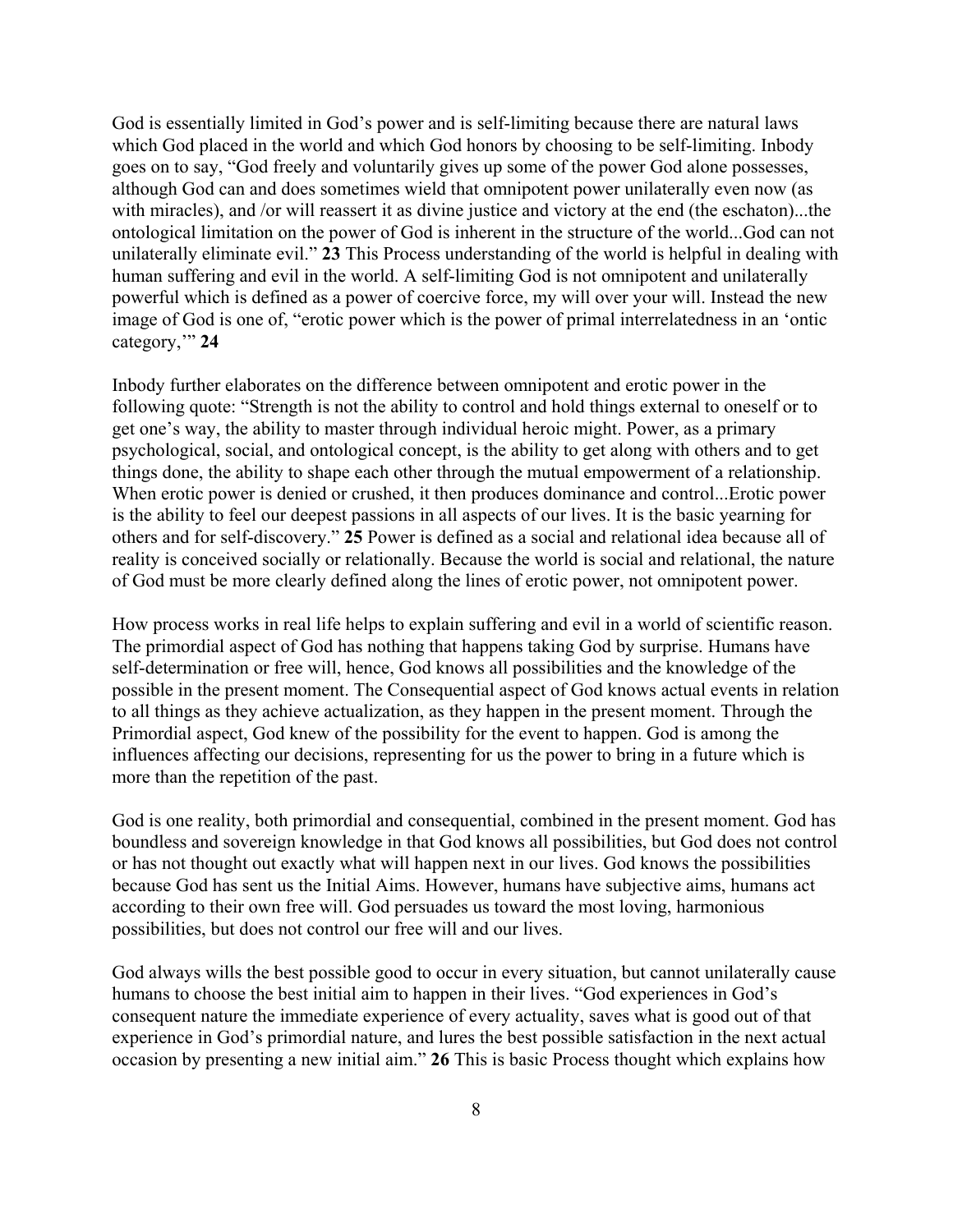God is all knowing of every possibility and yet not responsible for the suffering and evil which occurs in the world and to individuals.

Inbody believes, "Suffering and evil are intrinsic to the creation itself, not an intrusion or a corruption of the creation...My thesis is that this correlation between the capacity to enjoy and the capacity to suffer is a necessary metaphysical correlation, inherent in the nature of things." **27** Nature has a creativity and randomness or an element of disorder in its own inherent nature. Dr. Martha Nussbaum of The University of Chicago, believes that misfortune or chance or bad luck mix with sin and injustice in order to explain why some bad things and good things happen to individuals. As Nussbaum says, "Matters are rarely so clear. Many cases of human suffering for which we seek to assign blame are due to misfortune, and cannot be imputed to any human (or divine) agency." **28** Inbody believes there is, "reciprocity between law and luck which introduces a feature of tragedy into the world. There is room within the divine creativity and will for a 'tragic vision.'"**29** The introduction of chance, misfortune and luck are all possibilities which exist out side the coercive control of an omnipotent God. This is a helpful aspect of Process's understanding of reality which allows evil to be a part of the world and not an intrusion into the world.

## **V. Conclusions on Suffering and Process Theology:**

A new understanding of God must break into the archaic Theistic Tradition because this old image of God is no longer a viable image of God for the rational and scientific evolving human consciousness of the 21st Century. "God did not kill our baby in her crib or trigger a malignancy in my mother's body or force your child to take drugs, or exile a group into slavery in order to punish them for their sins or teach them a lesson. God created a world in which natural processes of cause and effect inexorably lead, under the right circumstances, to crib death, cancer, addiction, and oppression until other processes of healing, reconciliation, grace, and liberation modify, negate, or transform the original set of circumstances into a new creation." **30**

It is impossible to remove human life from suffering, unless one removes oneself from life itself, as the father of our story decided to do in one horrible suicidal moment that dark and cold November night. God undergoes our suffering with us in order to transform it within us, this is a central tenant to the doctrine of Trinity. "The biblical and theological answer to human suffering is not the conquest from without but rather from within, not the conquest of omnipotence or brute power but the endurance and transformation of suffering love...The suffering of God has become the 'new orthodoxy.'" **31** Hence, it was in the church office that the erotic and transformative love of the cross met the two of us over a year ago. The love of Christ and God, the reading of scriptures, the love of the community is what ultimately transformed this evil suicidal event. The resurrection is not only a divine action, it is also a part of God. The divine life has incorporated death into itself. The resurrection is the transformation of death through its incorporation into the divine life.

Divine power is the power of the cross and the power of the resurrection to transform death, suffering, and evil into the reign of God. According to Process Theology God redeems the suffering of the world in a number of ways: "1) by experiencing in God's consequent nature the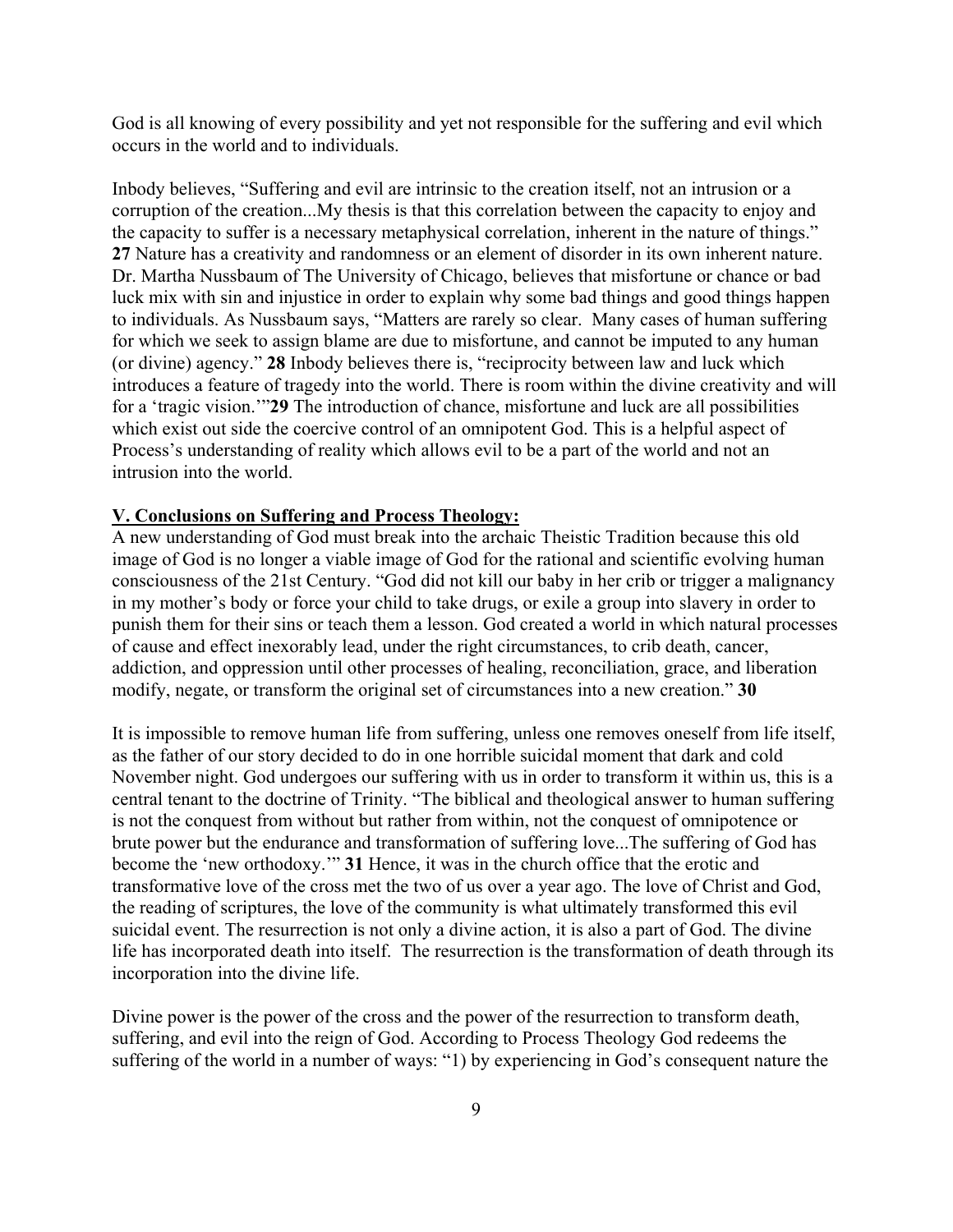good as well as the evil that has been achieved in the world; 2) by transforming in God's primordial nature the events creatures have wrought by selecting from them new possibilities for the future; 3) by seeking richer value by the presentation of new aims in each new situation; and 4) by strengthening the good that is achieved so that the balance between good and evil will be enlarged." **32**

Inbody speaks of the cross and the resurrection using the following language: "Trinity speaks of God in relation to the incarnation and the death of Jesus. God suffered in the suffering of Jesus; God died on the cross of Christ, so that we might live and rise in God's future....God's being is in suffering, and the suffering is in God's being itself because God is love...Furthermore, God does not suffer like creatures; creatures suffer unwillingly, but in Christ God voluntarily opens God-self to the possibility of being affected by another...this is an active not a passive suffering." **33** It is through our relatedness to God and our relatedness to each other that we are able to withstand the forces of evil that invade our lives when we least expect evil to invade.

The conclusions lie in the empathetic fact that Christ's tragic involvement in the world's evil is grounded in the love of God. God so loved the world that he gave to it his only begotten Son, even unto suffering with it and because of it. Yet that suffering has healing power in creating a community of love and forgiveness which lives to overcome the evil in the world. The Church is an eternal lasting presence of a community which seeks to overcome evil and suffering by empathetic and compassionate love in the name of Jesus Christ. The cross finally breaks our old Theistical Traditional image of God and provides us with a new image of vulnerability, the image of a God who redeems us not by coercive power but by suffering with us.

Dorothee Soelle adds that "God is not the mighty tyrant. Between the sufferer and the one who causes the suffering, between the victim and the executioner, God, whatever people make of this word, is on the side of the sufferer...God is not in heaven; he is hanging on the cross. Love is not an otherworldly, intruding, self-asserting power, which means to mediate on the cross can mean to take leave of that dream." **34** Tyron Inbody puts his claim bluntly: "The concept of the suffering God is intrinsic to the Christian idea of God, for the Christian God finally is not the God of classical theism but the biblical, Trinitarian, and Process God. God is not defined by aseity or impassibility or immutability or omnipotence; God is defined as the triune relational God of suffering and transforming love...to persuade and to re-create...God does not look on our suffering from the outside but from within, from the brow and hands of Jesus hanging on the cross." **35**

The Christian vision of the world offers finally the reality of grace in the midst of suffering. "In the cross, power is the power of identification, participation, endurance, and transformation. The theology of Bethlehem and Golgotha, then, is central to the Christian interpretation and response to human suffering. That is God's way of overcoming the destructive powers of our world." **36** "Loneliness, limitations, temptation, and anxiety are part of what it means to be human; chance and bad luck are a part of a free and finite world; death is part of the structures of existence; God shows on the cross that these also exist in the very heart of God" **37** "The God who is the lover of life does not desire the suffering of people, not even as a pedagogical device, but instead their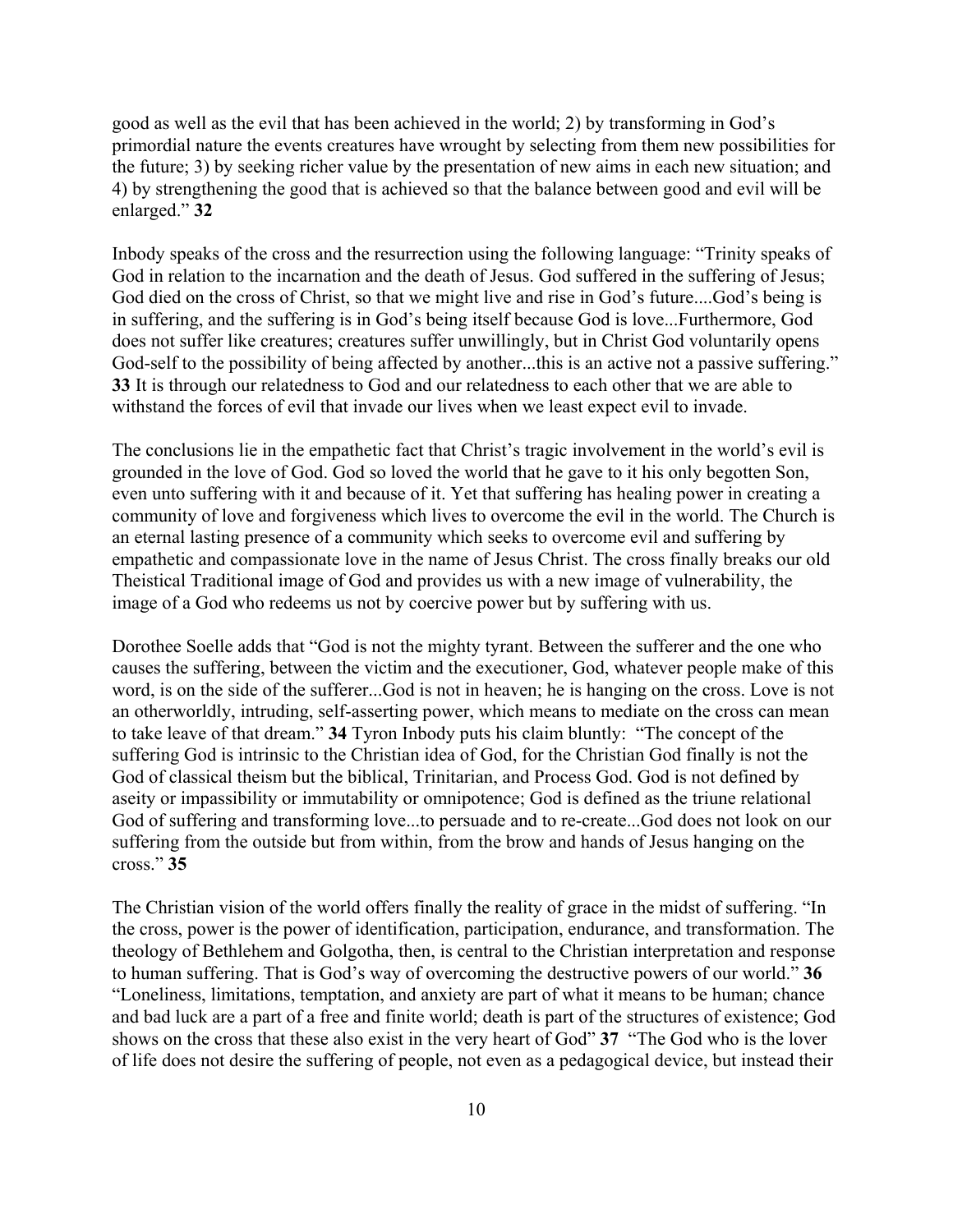#### happiness." **38**

"In a certain sense learning presupposes mystical acceptance: the acceptance of life, an indestructible hope. The mystics have described how a person could become free and open, so that God is born within the depths of his soul; they have pointed out that a person in suffering can become "calm" rather than apathetic, and that the capacity for love is strongest where it grows out of suffering...The sufferers have no more to lose at the hands of fate; they are through with the God who is understood as an alien being who controls every thing. They have everything to gain, not as a gift given them from outside but as a change within themselves, the strength of the weak...all who learn in suffering, who use their experiences to overcome old insights, who experience their own strength and come to know the pain of the living in the realm of the dead, they are beginning the exodus." **39**

Redemption does not come to people from outside or from above. God wants to use people in order to work on the completion of his creation, to bring about the spiritual healing of the young girl in the story. For this reason God must also suffer with the creation. To see God as the Unmoved Mover above the creation is an old and archaic understanding of who God is and what God can be in and through the creation. "A new Christian perspective on the problem of evil. God does not cause our suffering, God does not will our suffering. God identifies with our suffering and works faithfully, everlastingly, and infallibly to transform our suffering into the highest possible good or into life lived within the realm of God's resurrection. This is the distinctively Christian answer to the problem of evil and suffering." **40** 

### **ENDNOTES**

- 1. Cohen, Arthur. *The Tremendum*. New York, New York: The Continuum Publishing Company., 1993. p.19
- 2. *Ibid,* p.16-17
- 3. Soelle, Dorothee. *Suffering.* Philadelphia, Pennsylvania: Fortress Press., 1975. p.61
- 4. *Ibid,* p. 69
- 5. Saint Augustine. *On Free Choice of the Will.* Translated by Thomas Williams. Indianapolis, Indiana: Hackett Publishing Company, 1993. p. 27
- 6. *Ibid,* p. 29-30
- 7. *Ibid,* p. 68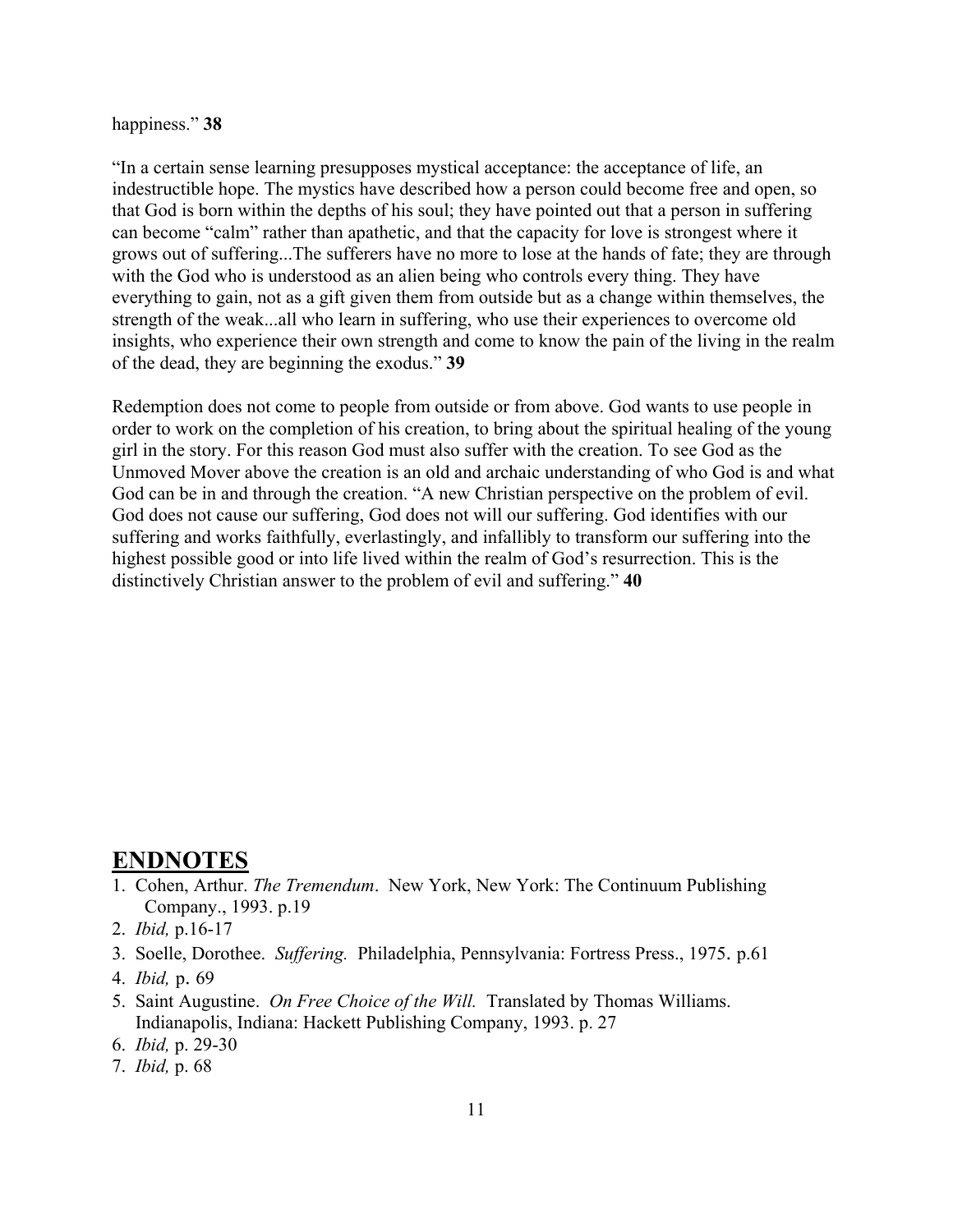- 8. Soelle, Dorothee. *Suffering.* Philadelphia, Pennsylvania: Fortress Press., 1975. p. 24
- 9. *Ibid,* p. 24
- 10.*Ibid,* p.36
- 11.Aurelius, Marcus. *The Meditations of Marcus Aurelius*. Translated by G.M.A. Grube. Indianapolis, Indiana: Hackett Publishing Company., 1983. p.11
- 12.Saint Augustine. *On Free Choice of the Will.* Translated by Thomas Williams. Indianapolis, Indiana: Hackett Publishing Company, 1993. p. 4
- 13.Eckhart, Meister. *Meister Eckhart.* Translated by Edmund Colledge and Bernard McGinn. Mahwah, New Jersey: Paulist Press., 1981. p. 288-289
- 14.Soelle, Dorothee. *Suffering.* Philadelphia, Pennsylvania: Fortress Press., 1975. p.42
- 15.Inbody, Tyron. *The Transforming God.* Louisville, Kentucky: Westminister John Knox Press., 1997.p.146
- 16.Cooper, Burton. *Why God?.* Atlanta, Georgia: John Knox Press., 1988. p.44
- 17.*Ibid,* p. 48
- 18.*Ibid,* p.50
- 19.*Ibid,* p.58
- 20.Soelle, Dorothee. *Suffering.* Philadelphia, Pennsylvania: Fortress Press., 1975. p.92
- 21.Inbody, Tyron. *The Transforming God.* Louisville, Kentucky: Westminister John Knox Press., 1997. p.148
- 22.*Ibid,* p.126
- 23.*Ibid,* p.149
- 24.*Ibid,* p.136
- 25.*Ibid,* p.136
- 26.*Ibid,* p.151
- 27.*Ibid,* p.153
- 28.*Ibid,* p.128
- 29.*Ibid,* p.132
- 30.*Ibid,* p.127
- 31.*Ibid,* p.166
- 32.*Ibid,* p.156
- 33.*Ibid,* p.171
- 34.Soelle, Dorothee. *Suffering.* Philadelphia, Pennsylvania: Fortress Press., 1975. p.148
- 35.Inbody, Tyron. *The Transforming God.* Louisville, Kentucky: Westminister John Knox Press., 1997. p.177
- 36.*Ibid,* p.180
- 37.*Ibid,* p.181
- 38.Soelle, Dorothee. *Suffering.* Philadelphia, Pennsylvania: Fortress Press., 1975. p.108 39.*Ibid,* p.127
- 40.Inbody, Tyron. *The Transforming God.* Louisville, Kentucky: Westminister John Knox Press., 1997. p.188

## **BIBLIOGRAPHY**